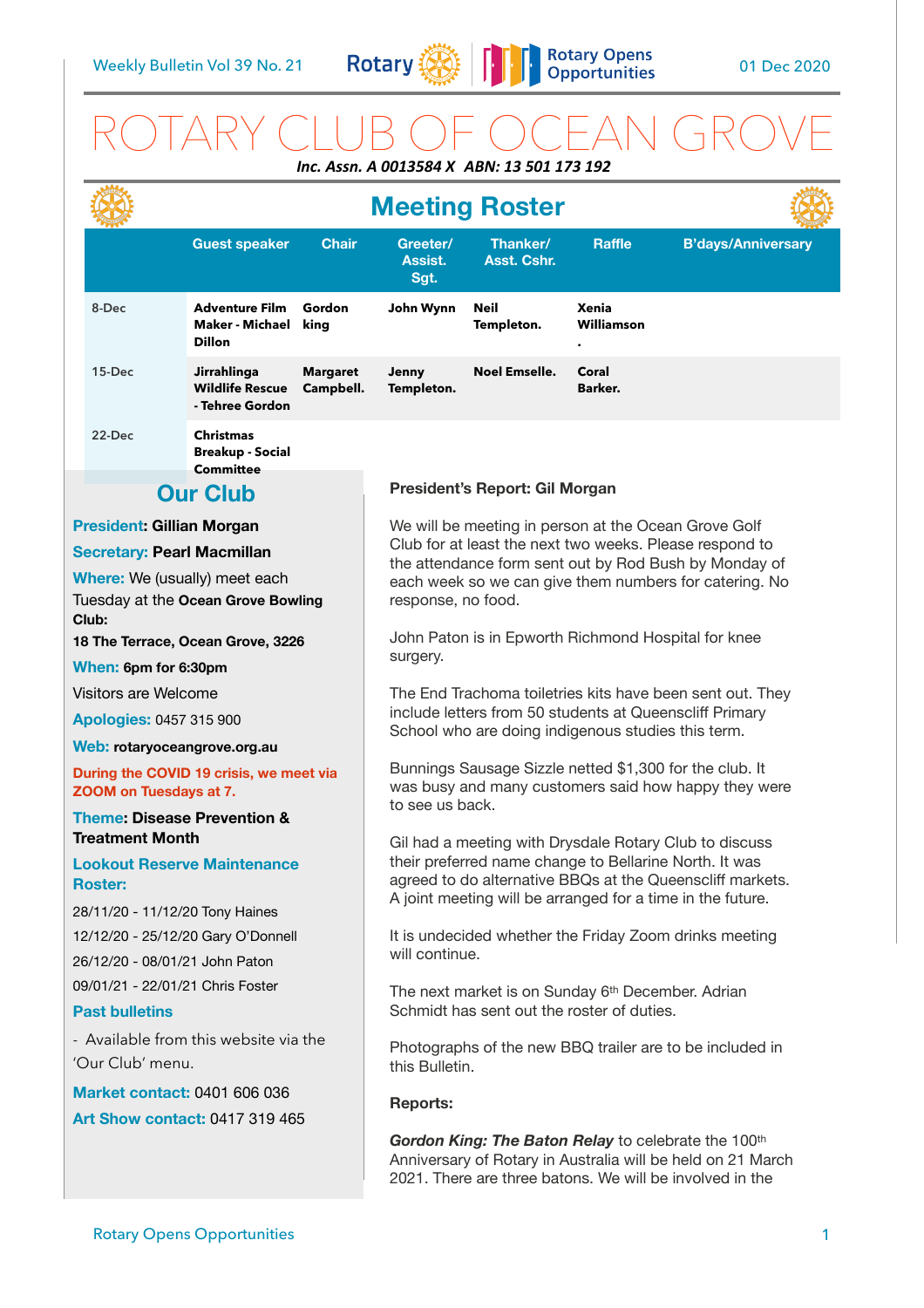## Members: Coming Events:

# Saying of the week ....

'Tis the season for mistletoe and feasts, loving family gathered together, and joyous celebration.

…………………………………………………

## Humour ….

A science teacher tells his class, "Oxygen is a must for breathing and life. It was discovered in 1773." A blonde student responds, "Thank God I was born after 1773! Otherwise I would have died without it."

## Links ……

[Rotary International](https://www.rotary.org): [www.rotary.org](http://www.rotary.org)

[Rotary District 9780](http://rotary9780.org):

[www.rotary9780.org](http://www.rotary9780.org) [Footy Tipping](http://www.footytips.com.au) [www.footytips.com.au](http://www.footytips.com.au)

# Please remember:

• APOLOGIES ARE NECESSARY! IF YOU ARE UNABLE TO ATTEND A MEETING. THOSE WHO DO NOT CONFORM WILL BE SENT A BILL, AS THE CLUB HAS TO PAY IF NO APOLOGY IS REGISTERED.

Eastern Division relay where the baton will be carried on a Harley Davidson motorcycle. More information to come. The location for the Sculpture is still under discussion.

*Gordon King: Foundation.* A meeting was held with Jennifer Jones, RI President nominee involving 200 major donors across Australia. She will be president 2022-23, which coincides with the RI Convention in Melbourne in 2023. She is the first female RI President and, at 53, one of the youngest. She is from the Rotary Club of Windsor Roseland, Ontario. Canada. Rotary is introducing a 7th area of focus 'Supporting the Environment', which was championed by Past RI President, Ian Riseley, an Australian. Some interesting points from the meeting: Foundation will shortly be able to have Corporate sponsorship in Australia, the whole of Africa has been certified as free from endemic polio, in 70 countries workers involved in eradicating polio have become COVID tracers contributing to the control of the epidemic. As everywhere, Rotary Foundation is suffering from reduced cash flow and is encouraging contributions from all.

*Meredith O'Neill: Youth Committee.* The Student Awards program is underway for Bellarine Secondary College. It is possible there will now be a live award presentation ceremony. The students being awarded scholarships will come to a meeting in the new year.

*Ann Hodgkinson: Oral History Project*. We have 11 Rotary members doing interviews, which are underway at the moment. We are hoping to have up to 13 interviews available in the first round, with eight already completed. It is hoped to launch the website live before Christmas.

**Peter Hawthorne: R U OK** calls is almost completed. Please let Peter know who you could or could not contact for future reference.

*Marion Walton: Biscuits for Seniors* makers please bring your contributions to the market on Sunday. The Social Committee will meet at the market.

Rod Bush played a short video as an introduction to next week's speaker, Michael Dillon, world renown Adventure Documentary Maker.

#### **MICHAEL DILLON AM ACS FRGS**

Michael is both a Documentary Film Producer and a Documentary cinematographer. As cinematographer he has shot more than a hundred documentaries worldwide from adventure documentaries to wildlife documentaries and the occasional mainstream project such as the US reality TV show Survivor.

His wildlife filming credits include "State of the Planet with Sir David Attenborough", and more recently "Walking with the Great Apes". His extensive Adventure Filming experience includes three Everest Expeditions, two English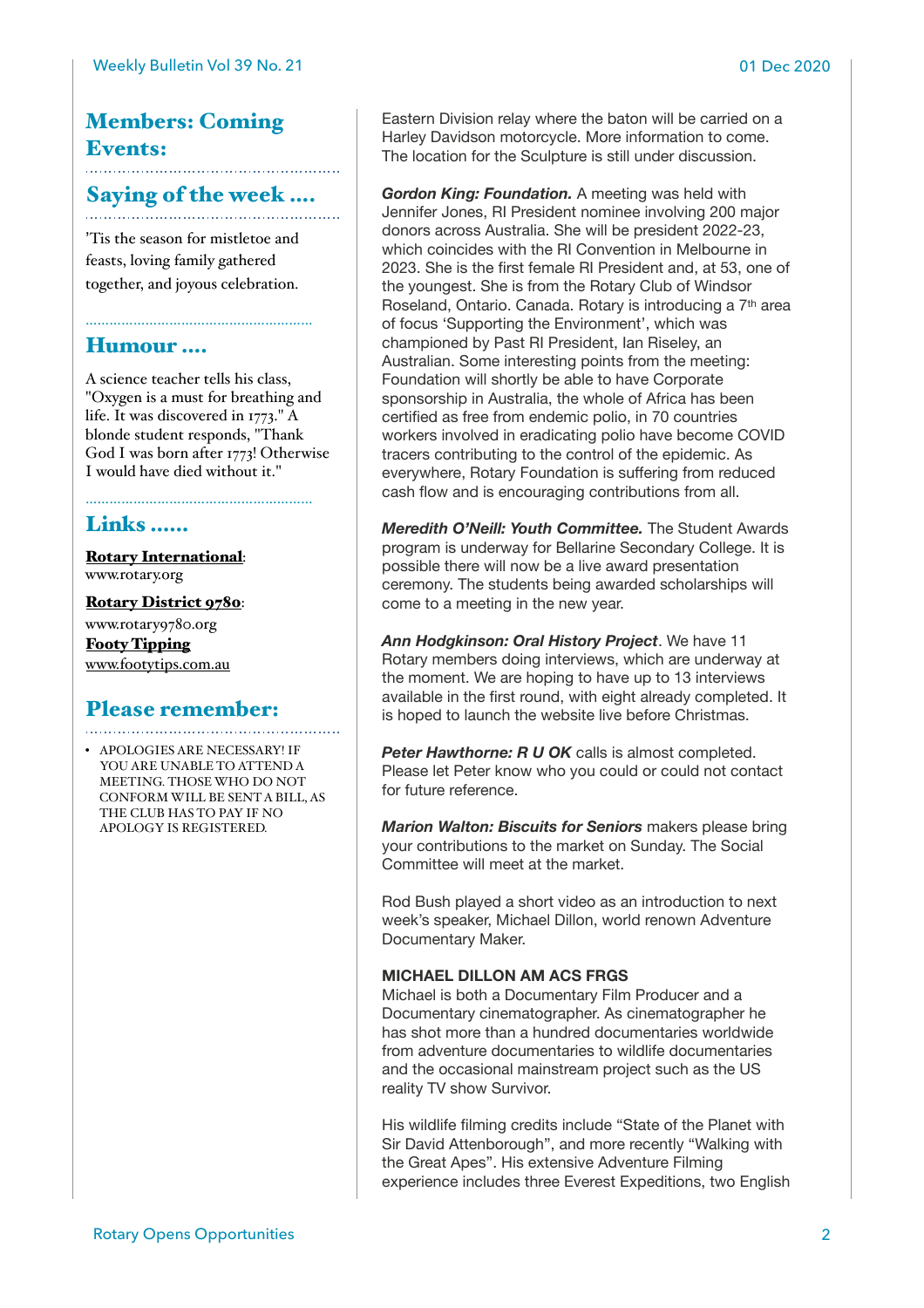Channel Swims, two Everest ballooning Expeditions, five Antarctic Expeditions, three Kokoda Treks, three Simpson Desert foot crossings, and ascents of the highest mountain in Africa, Europe and South America. His cinematography awards include back-to-back National ACS Golden Tripod Awards for Documentary Cinematography and 2 US Emmy nominations.

His Credits as Documentary Producer include five projects with Sir Edmund Hillary, "A Fare to Remember" about a journey from London to Sydney by London Taxi, and one of the most internationally awarded Adventure film of all time "Everest- Sea to Summit", featuring Tim Macartney-Snape's climb of Everest from sea level. He recently accompanied Tim Cope on parts of his horse journey from Mongolia to Hungary for the TV series "On the trail of Genghis Khan". In 2006 he returned to Everest reaching 7300 meters as part of a small four- person team that included a father and his 15 year old son, and Everest veteran Lincoln Hall.

He has recently made a cinema feature about Sir Edmund Hillary's Ocean to Sky Ganges jetboat Expedition. Titled Ocean to Sky it has won many Awards, but covid-19 has held up its cinema release in Australia. Since 1977 Michael has worked with Sir Edmund Hillary extensively in Nepal, and he and his friends began the Australian Himalayan Foundation to help carry on his work.

#### **Top of Form Bottom of Form**

#### **Lorraine Batrouney, Five on Me**

Lorraine is a new member who joined Rotary this year with her husband, Graeme. While both her parents were born in Australia, her paternal grandfather came out from England after WW1, while her mother's ancestry is Greek. She is one of three children. As a child and young adult she was very keen on sports and did track and field, particularly hurdles, and netball. She describes herself as very competitive.

Lorraine started training as a nurse but moved to youth work involving an after-school program at the YMCA teaching sport and running youth holiday camps. She and Graeme had three children and now have seven grandchildren. As a mother, she was involved in school support activities. Ten years after they were married, she trained at RMIT in fashion design and product development. Later, she ran a fashion consultancy business. In later years, she worked with Graeme in developing a business plan for St. Paul's church in Dandenong to gain a loan for a building program for support facilities for their parishioners.

On retirement, they moved to Kyneton planning to start a B & B. However, the house was on seven acres of land and they needed to establish gardens first. They finished taking guests in 2019. While in Kyneton, Lorraine was involved in an auxiliary committee for the local aged care facility doing embroidery and other crafts to fundraise for specialist furniture and other care needs. She also supported the local Rotary Club helping to fundraise through fairs and other activities. She and Graeme moved to Ocean Grove twelve months ago and have a house in the Oakdene Estate, where they are establishing a much smaller garden. Lorraine has joined the Ocean Grove Day View Club as well as the Rotary Club. They are enjoying life here.

#### J**anet Alexander – Presentation of Wine to Footy Tipping Winners.**

The Home and Away Round winners were presented with their bottles. The Minor Premiership Winner after Home and Away, Coral Barker, received three bottles. The runners up, Geoff Ford, Ron Ayres and Geoff Chandler, each received one bottle. The Wooden Spoon went to Alison George, who also received a bottle.

The winners for the finals four rounds were: James, Alan Keyes, Peter Hawthorne and Coral Barker. The Overall Winner was Alan Keyse, runners up were Coral Barker and Geoff Chandler. They all also received wine in various quantities.

Coral Barker revealed that her winning strategy was that because of COVID isolation she watched every game.